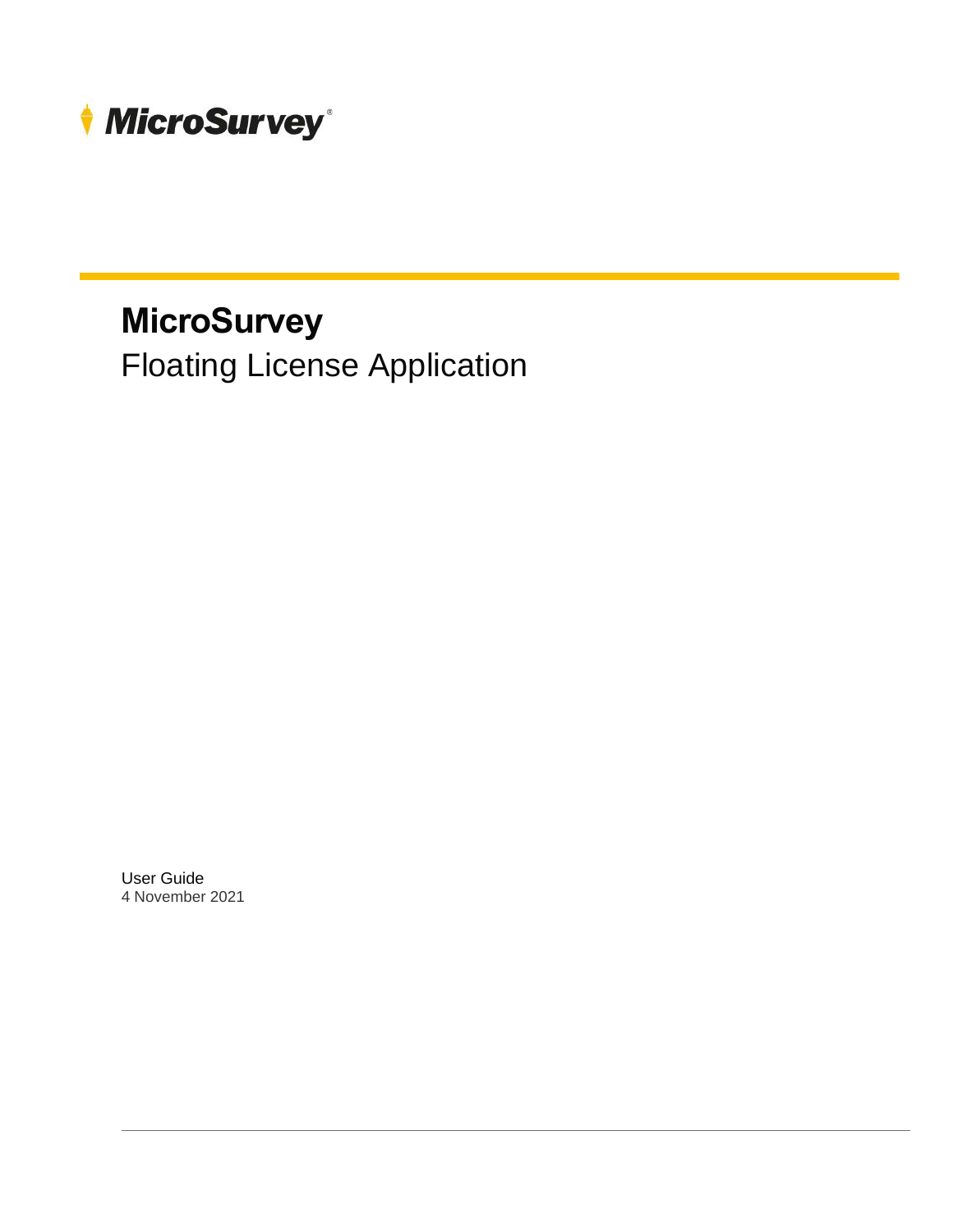# **Contents**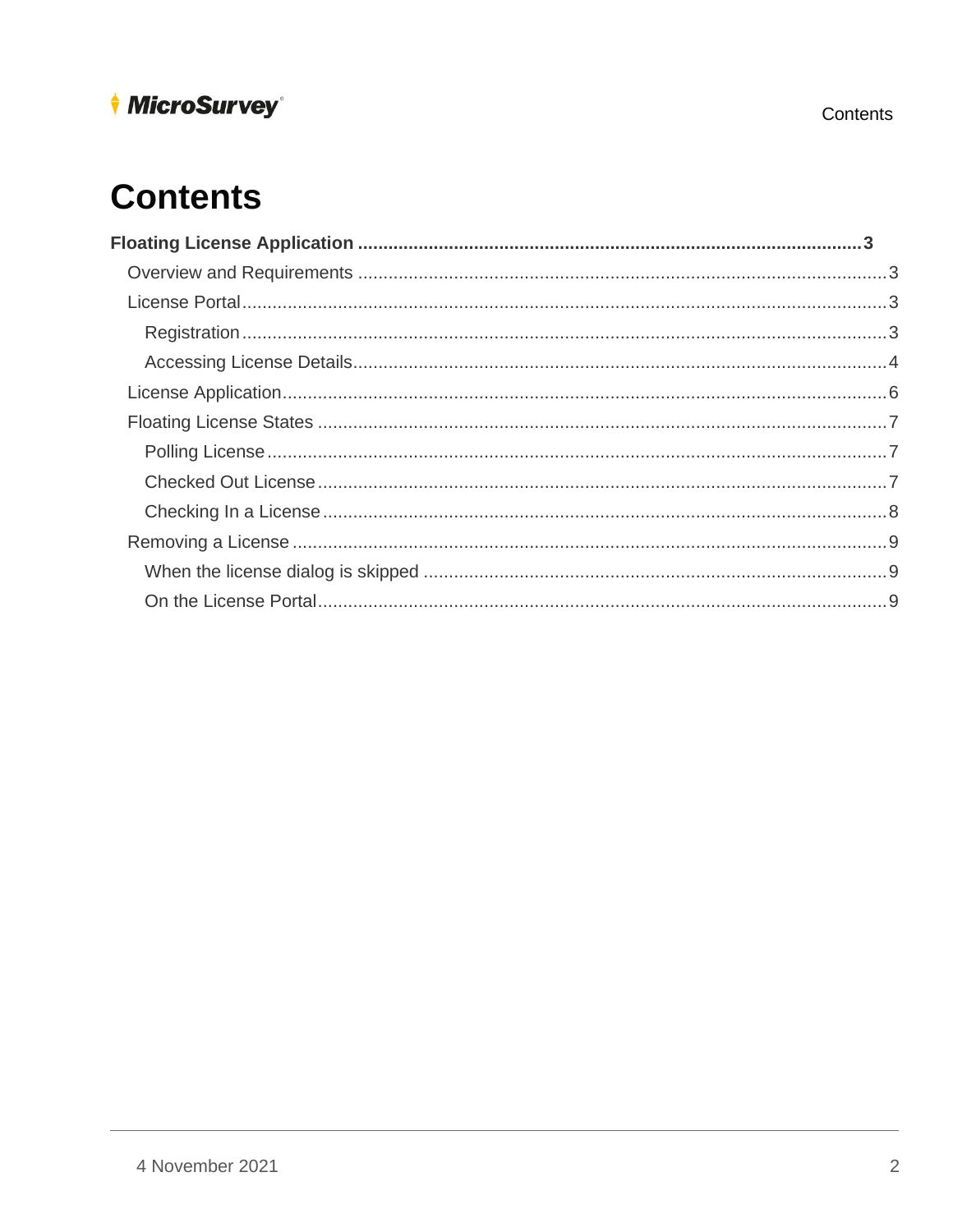# <span id="page-2-0"></span>**Floating License Application**

#### <span id="page-2-1"></span>Overview and Requirements

A MicroSurvey Floating License will allow remote users to access shared software licenses stored on MicroSurvey's license portal.

The only requirement to setup a floating license is internet connectivity to the workstation. No VPN (Virtual Private Network) is required to access the license.

### <span id="page-2-2"></span>License Portal

MicroSurvey's online license portal may be accessed by visitin[g microsurvey.com/license.](https://www.microsurvey.com/license)

#### <span id="page-2-3"></span>Registration

You must log in to an account to access and review license details. You may create this account, or it may also be provided by MicroSurvey. Instructions for new or existing customers are provided on the page. Licenses will be linked to this account.

| <i>MicroSurvey</i>                                                                                                                                                                                                                                                                                    |                                                                                                                                              |  |  |
|-------------------------------------------------------------------------------------------------------------------------------------------------------------------------------------------------------------------------------------------------------------------------------------------------------|----------------------------------------------------------------------------------------------------------------------------------------------|--|--|
| License Portal Home » Log In                                                                                                                                                                                                                                                                          | $^{(n)}$ Log In                                                                                                                              |  |  |
| <b>Log In to Your Account</b>                                                                                                                                                                                                                                                                         |                                                                                                                                              |  |  |
| <b>Existing Customers</b>                                                                                                                                                                                                                                                                             | <b>New Customers</b>                                                                                                                         |  |  |
| If you are an existing customer, please enter your login<br>information below and then click the Log In button.<br>Valid Login IDs consist of your Customer ID or a<br>License ID or Invoice Number from a prior purchase.<br>Note that license activation passwords are not<br>valid for logging in. | If you are a new customer, please enter your email<br>address below and click the Continue button.<br><b>Email Address:</b><br>N<br>Continue |  |  |
| Email or Login ID:<br>B<br>Password:<br>Forgot your password?<br>Log In                                                                                                                                                                                                                               | ľ                                                                                                                                            |  |  |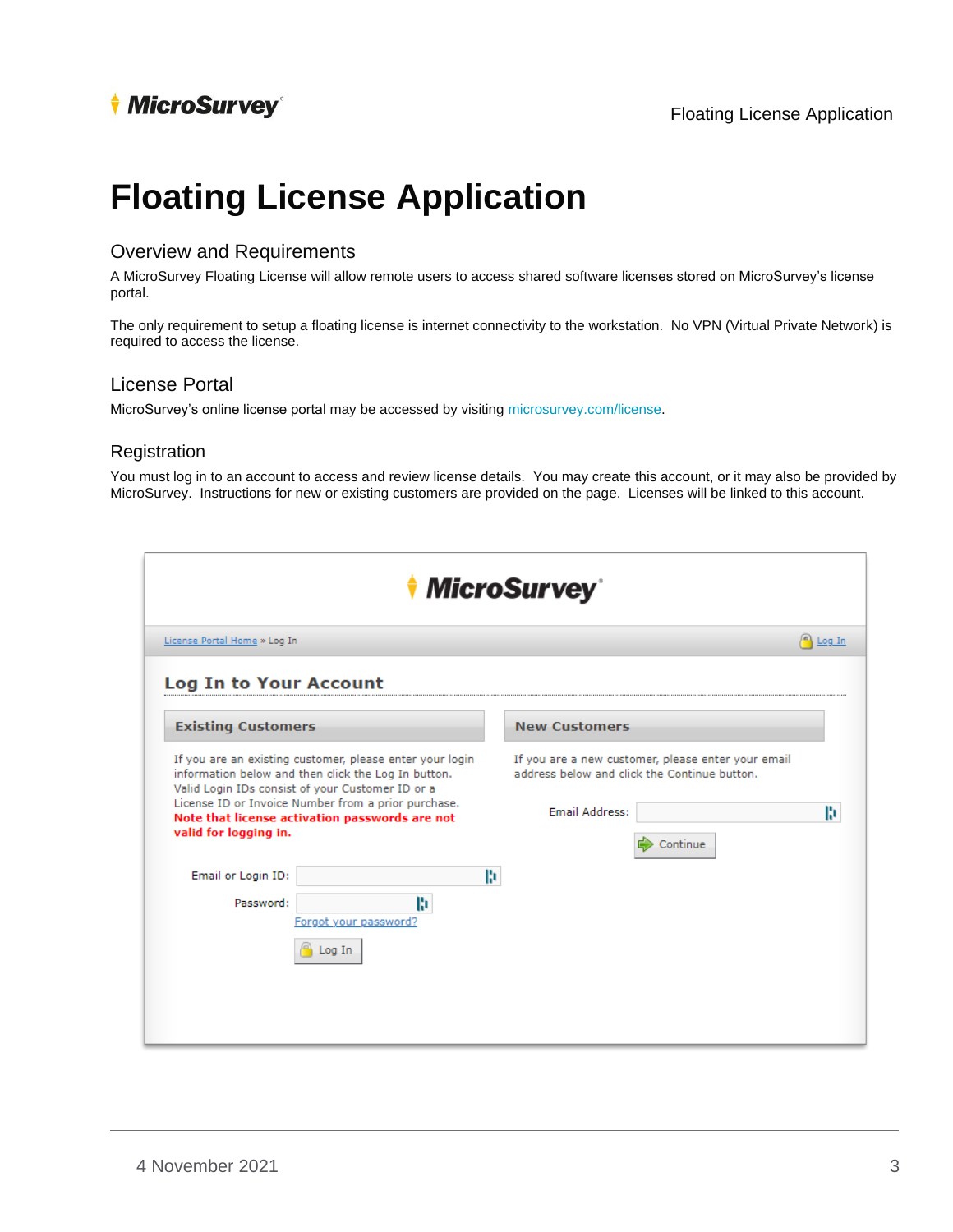

#### <span id="page-3-0"></span>Accessing License Details

To access license ID's and passwords for entry into MicroSurvey software, click "Licenses & Activations".



A list of licenses which are linked to the account will be displayed. Click on any license to review its details.

| <i>MicroSurvey</i>                           |                                                                                                        |                |                          |                            |
|----------------------------------------------|--------------------------------------------------------------------------------------------------------|----------------|--------------------------|----------------------------|
| License Portal Home » Licenses & Activations |                                                                                                        |                |                          | <sup>2</sup> Log Out       |
|                                              | <b>Licenses &amp; Activations</b>                                                                      |                |                          |                            |
| <b>License</b><br><b>ID/Serial</b>           | Click on a License ID or Serial listed below to view more details about the license.<br><b>Product</b> | VIssued        | <b>Status/Expiration</b> | <b>Activations</b><br>Left |
| 19933592                                     | MicroSurvey CAD<br>Perpetual License;<br>Ultimate; Floating                                            | Jul 20<br>2021 | OK / Jan 19 2023         | 99999                      |
| 19923533                                     | MicroSurvey CAD 30<br>Day Demo Period                                                                  | Apr 21<br>2020 | OK / May 21 2020         | $\vert$ 1                  |
|                                              |                                                                                                        |                |                          |                            |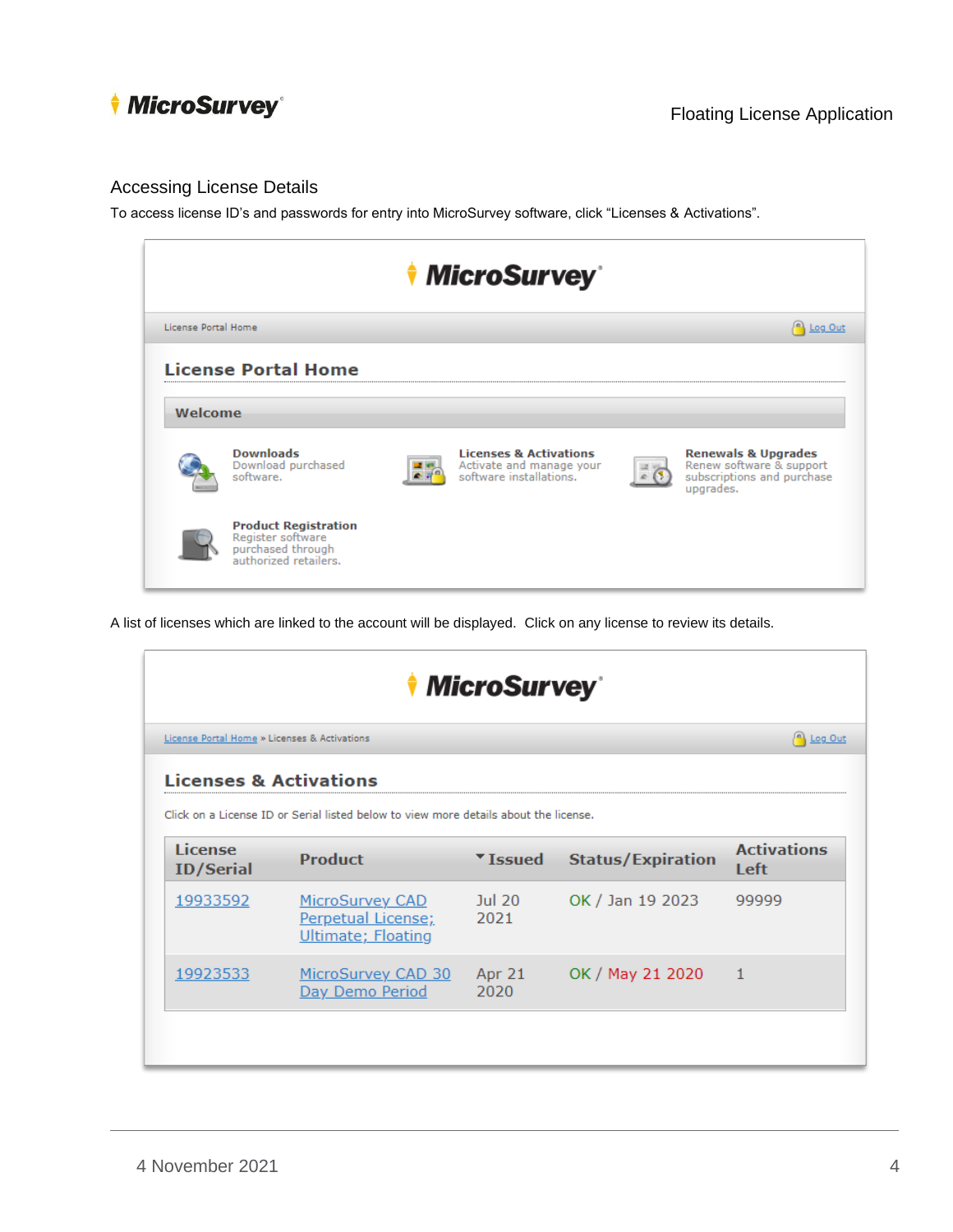|                                    | License Portal Home » Licenses & Activations » License Details   |                          | <sup>(e)</sup> Log Out |
|------------------------------------|------------------------------------------------------------------|--------------------------|------------------------|
| <b>Floating</b>                    | License Details for MicroSurvey CAD Perpetual License; Ultimate; |                          |                        |
| <b>License Information</b>         |                                                                  | <b>Order Information</b> |                        |
| Status:                            | OK                                                               | <b>Invoice:</b>          | [None]                 |
| License ID:                        | 19933592                                                         | <b>Date Issued:</b>      | Jul 20 2021            |
| <b>Activation Password:</b>        | BXS3F75P                                                         | <b>Quantity:</b>         | 1 Each                 |
| <b>Activations Left:</b>           | 99999                                                            |                          |                        |
| <b>Deactivations Left:</b>         | Unlimited                                                        |                          |                        |
|                                    | Allowed Network Seats: 2 (0 currently in use)                    |                          |                        |
| <b>Expires:</b>                    | Jan 19 2023 (548 Days)                                           |                          |                        |
| <b>Licensee Information</b>        |                                                                  |                          |                        |
| <b>Licensee Name:</b>              |                                                                  |                          |                        |
| <b>Licensee Email:</b>             |                                                                  |                          |                        |
| <b>Z</b> Edit Licensee Information |                                                                  |                          |                        |
| <b>Additional Information</b>      |                                                                  |                          |                        |
| ■■ Manage Installations            | III Network Session History                                      |                          |                        |

**License ID/Password:** Use this information to access the license from MicroSurvey software.

**Activations/Deactivations:** This is the number of times you may add or remove the license to or from any workstation.

**Allowed Network Seats:** This is the number of licenses you own, which may be run concurrently.

**Expiry Date:** For a perpetual license, this is your maintenance date.

**Manage Installations:** Use this page to review workstations which have activated this license for use. You may deactivate the license manually from this page. This will result in the program becoming unlicensed on the affected workstation.

**Network Session History:** Use this page to review license usage.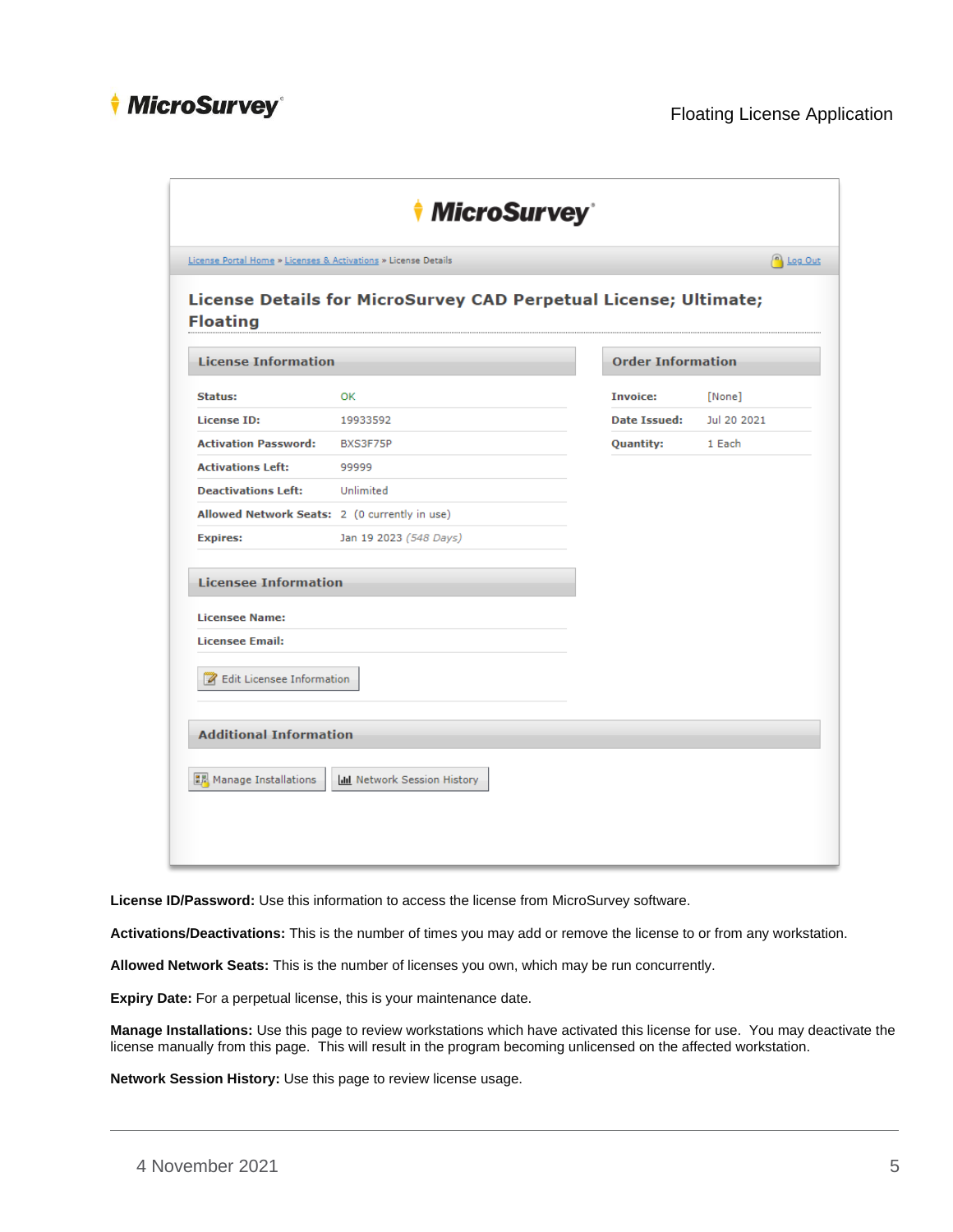### <span id="page-5-0"></span>License Application

Licenses are applied by entering the License ID and Activation Password into MicroSurvey software.

At the license dialog, click the **key button** to enter the license details.



Click **Activate** then **Run** to use the license.

Every time you open the program, the license will be used and pulled from the pool of Allowed Network Seats. Every time you close the program, the license will be returned to the pool of available seats.

If more than one license type is available on your workstation (ie. USB licenses), the license dialog will be shown so you may select the desired license. In this case, clicking the **Run** button will consume the license seat.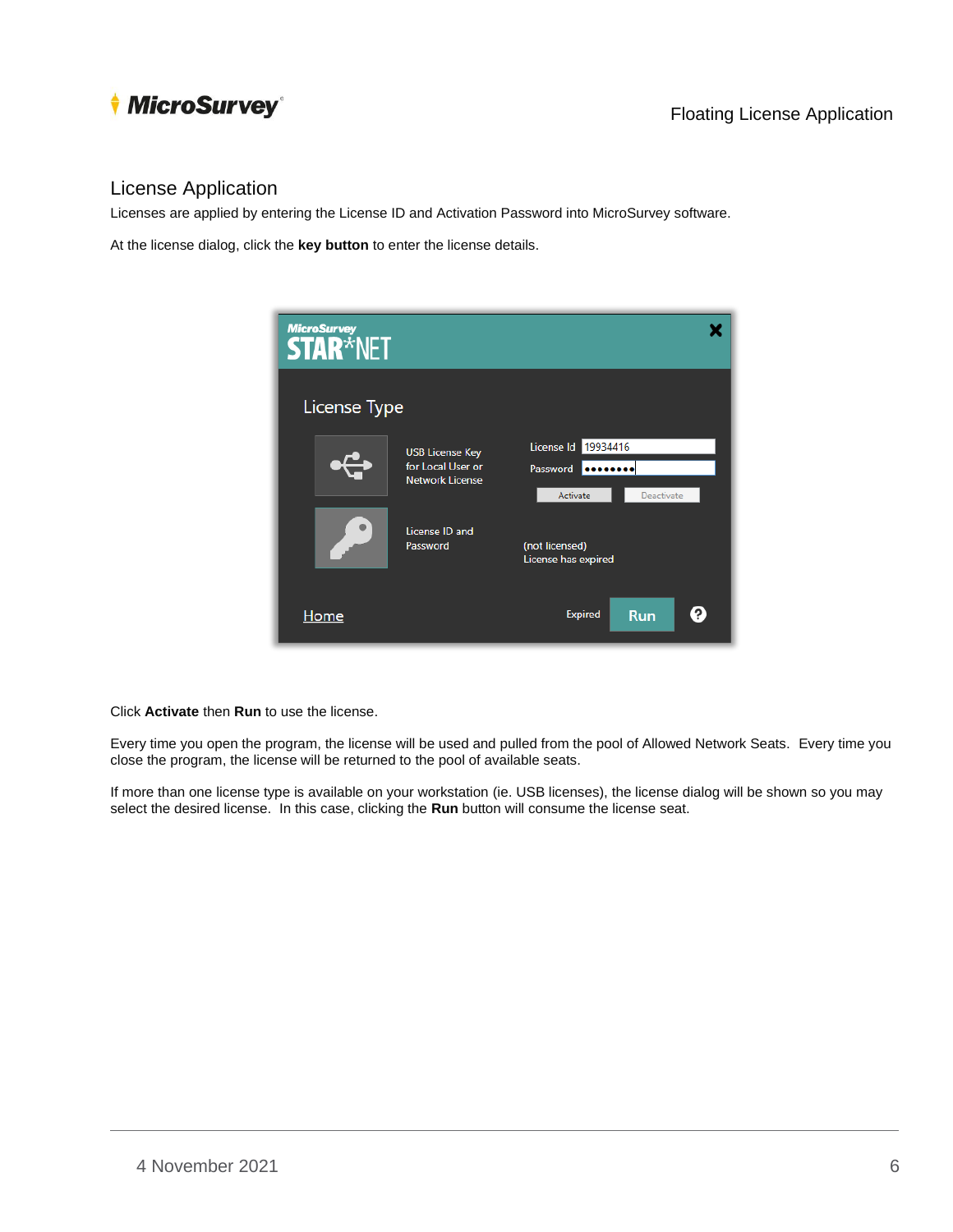

### <span id="page-6-0"></span>Floating License States

#### <span id="page-6-1"></span>Polling License

A floating license is "Polling" when it is connected to the internet and not checked out. In this state, the license will "poll" the online server frequently to ensure the license is valid. If the internet becomes unavailable, the license will become unavailable.

| <b>MicroSurvey</b><br><b>STAR*NET</b> |                                                                       |                                                                                                                            |
|---------------------------------------|-----------------------------------------------------------------------|----------------------------------------------------------------------------------------------------------------------------|
| <b>License Type</b>                   |                                                                       |                                                                                                                            |
|                                       | <b>USB License Key</b><br>for Local User or<br><b>Network License</b> | License Id<br>Password<br>Deactivate<br>Activate                                                                           |
|                                       | License ID and<br>Password                                            | <b>MICROSURVEY</b><br><b>JERAN HOPFE</b><br>MicroSurvey STAR*NET<br><b>Floating Perpetual; Pro</b><br>License Id: 19934416 |
|                                       |                                                                       | License Version: 11.0.0.0<br>Maintenance Days Remaining: 338                                                               |
|                                       |                                                                       | License seats remaining: 97 of 99<br>Check in<br>Check out                                                                 |
| <u>Home</u>                           |                                                                       | STAR*NET-PRO<br>?<br><b>Run</b><br><b>Floating Perpetual</b>                                                               |

#### <span id="page-6-2"></span>Checked Out License

A floating license may be checked out by clicking the "Check out" button on the license dialog. It may be necessary to use the Activate License button from the help menu to access the license dialog.

This will consume the license seat for the entire check out period, which is automatically set to 4 days. The license seat will not be returned when the program is closed, and will remain locked to the workstation.

Since the license is consumed for the entirety of the check out period, and not returned when the program is closed, it will not be available to any other user until it is checked in. This may be ideal for a user who wants to ensure access to a license when working on an important project.

During the check out period, the program may be run without being connected to the internet. This may be ideal for a user wishing to work on a project site or in an area with an inconsistent internet connection.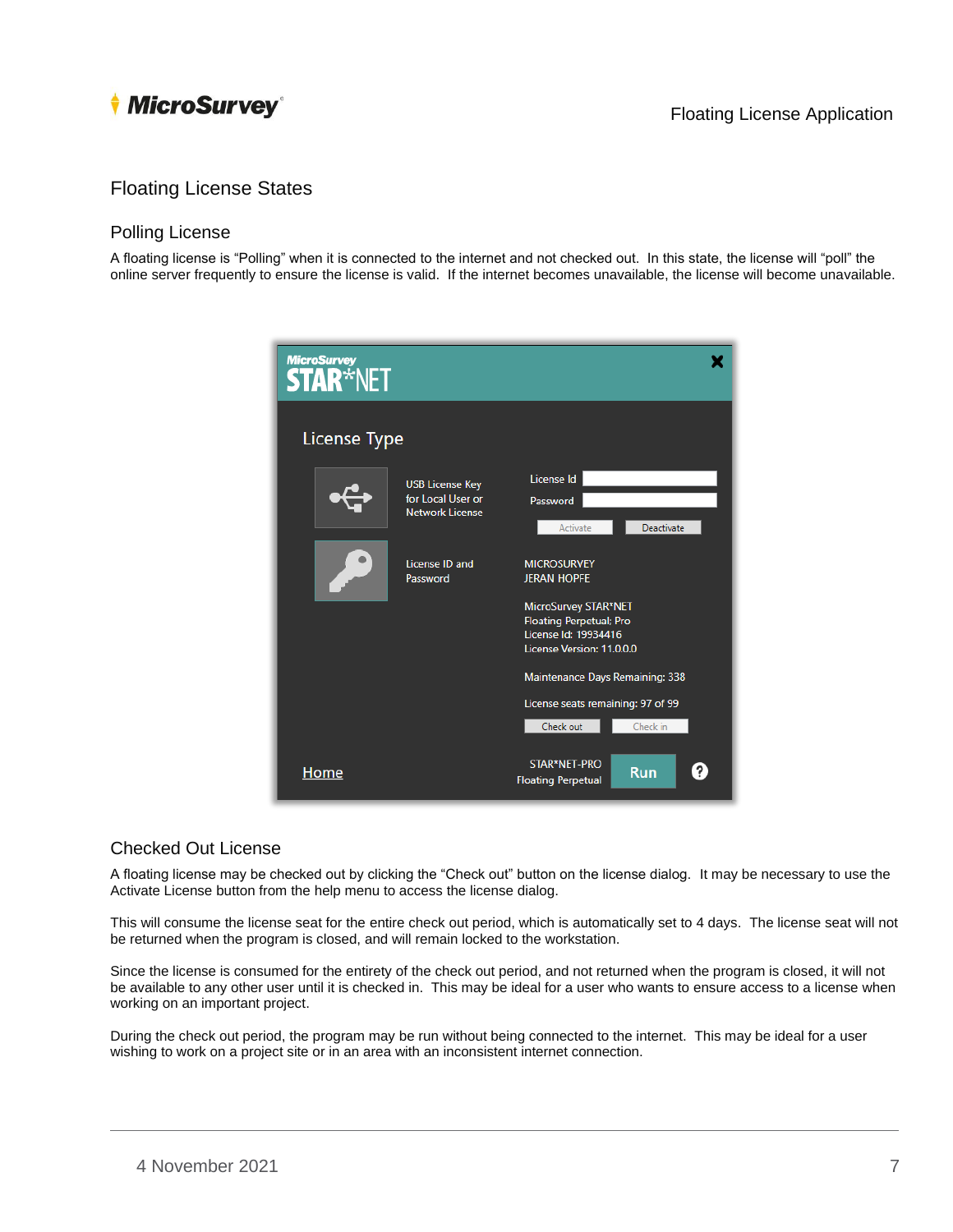

### Floating License Application

During the check out period, the license dialog will be displayed each time the program is run. This offers an opportunity to review the remaining check out time, as well as the ability to easily check in the license.

| MicroSurvey<br><b>STAR</b> *NET |                                                                       |                                                                                                                            |
|---------------------------------|-----------------------------------------------------------------------|----------------------------------------------------------------------------------------------------------------------------|
| <b>License Type</b>             |                                                                       |                                                                                                                            |
|                                 | <b>USB License Key</b><br>for Local User or<br><b>Network License</b> | License Id<br>Password<br>Deactivate<br>Activate                                                                           |
|                                 | License ID and<br>Password                                            | <b>MICROSURVEY</b><br><b>JERAN HOPFE</b><br>MicroSurvey STAR*NET<br><b>Floating Perpetual; Pro</b><br>License Id: 19934416 |
|                                 |                                                                       | License Version: 11.0.0.0<br>Checkout expires in: 4 days<br>Check out<br>Check in                                          |
| <u>Home</u>                     |                                                                       | STAR*NET-PRO<br><b>Run</b><br><b>Floating Perpetual</b>                                                                    |

#### Expired Check Out Period

After the check out period has expired, if no internet connection is available, the license will become expired on the workstation, and the license will become available on the server for other users to access.

If an internet connection is available, the license will be checked in automatically and will become a polling license. It may then be checked out again if desired.

#### <span id="page-7-0"></span>Checking In a License

The license may be checked in again at any point during the check out period by clicking the "Check in" button on the license dialog. The workstation must be connected to the internet to successfully check in a license.

The license will be returned to a polling state via an internet connection and the seat will again be returned when the program is closed.